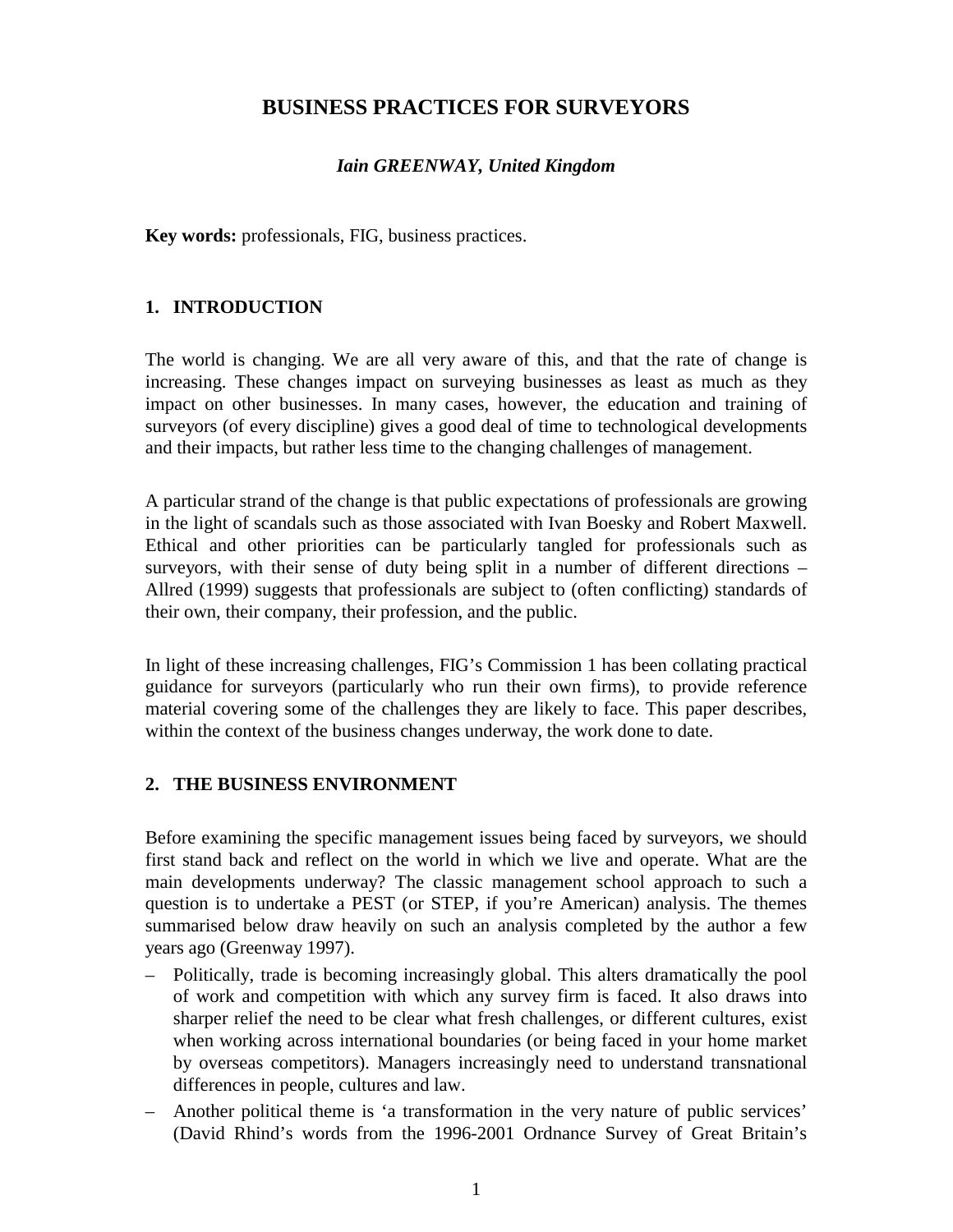Strategic Plan). The public sector is now generally there to undertake activity that cannot appropriately be undertaken by the private sector. Such a shift of political emphasis has cross-party support in many parts of the world, and again leads to a changed style of working and competing amongst the private sector firms bidding for what historically had been public sector work, creating further management challenges.

- Economically, control is increasingly becoming centralised into the hands of a few mega-corporations. To complement these very large organisations, other firms tend to maintain a small size and a flexibility of operations, adopting niche positions. The need for all-round management and business skills is therefore brought into stark relief for those surveyors running small companies, where they may often be unsupported by business experts, and where professional consultancy advice may be beyond budgetary reach.
- Socially, our expectations as customers have changed radically. We all now expect a product or service which meets our requirements precisely, rather than making do with something standard. This change has been facilitated by developing technology, particularly in the computer field. We expect to specify exactly what we want – and then for it to be delivered, on time and at a fixed price. The service elements are being specified as closely as the product elements (indeed, it is very often hard to delineate where one starts and the other ends). This increase in expectations is applied particularly to professional service providers, with advisers increasingly expected to be fully accountable (including financially) for their advice and its consequences. This trend in customer expectations and in technological developments is also leading the intertwining of different professions, meaning that a professional is expected to have a base knowledge of a number of other professions.
- Tied in with this social change is the growth of pressure groups, who can add significantly to the complexity of the balances to be struck by professionals – a key differentiation of professionals from others is a professional's ability (indeed, duty) to consider the needs of wider society as well as those of the client, and to be able to deal with this balance successfully. For surveyors, this balance becomes particularly important with the growth of the environmental agenda.
- Many governments are becoming increasingly intolerant of self-regulation by professionals, in the face of continuing scandals around the world, and are looking to detailed regulations to guard against foul play. This again makes it harder, as a professional running a small firm, to maintain the knowledge and procedures required to operate both legally and professionally.
- Perhaps the most profound changes in much of the surveying community are technological. In the 1950s, the operation of a theodolite was the work of a professional, served by several porters and bookers. Compare that with the present day, where the push of a button will provide a position accurate to millimetres, where a theodolite will track a target and give continuous readings, where deformation monitoring equipment will transmit results down a telephone line without the presence of an operator being required at all. Such rapid change requires professionals to keep up with the developments, on an ongoing basis, if they are to be used to best effect for clients and the economy.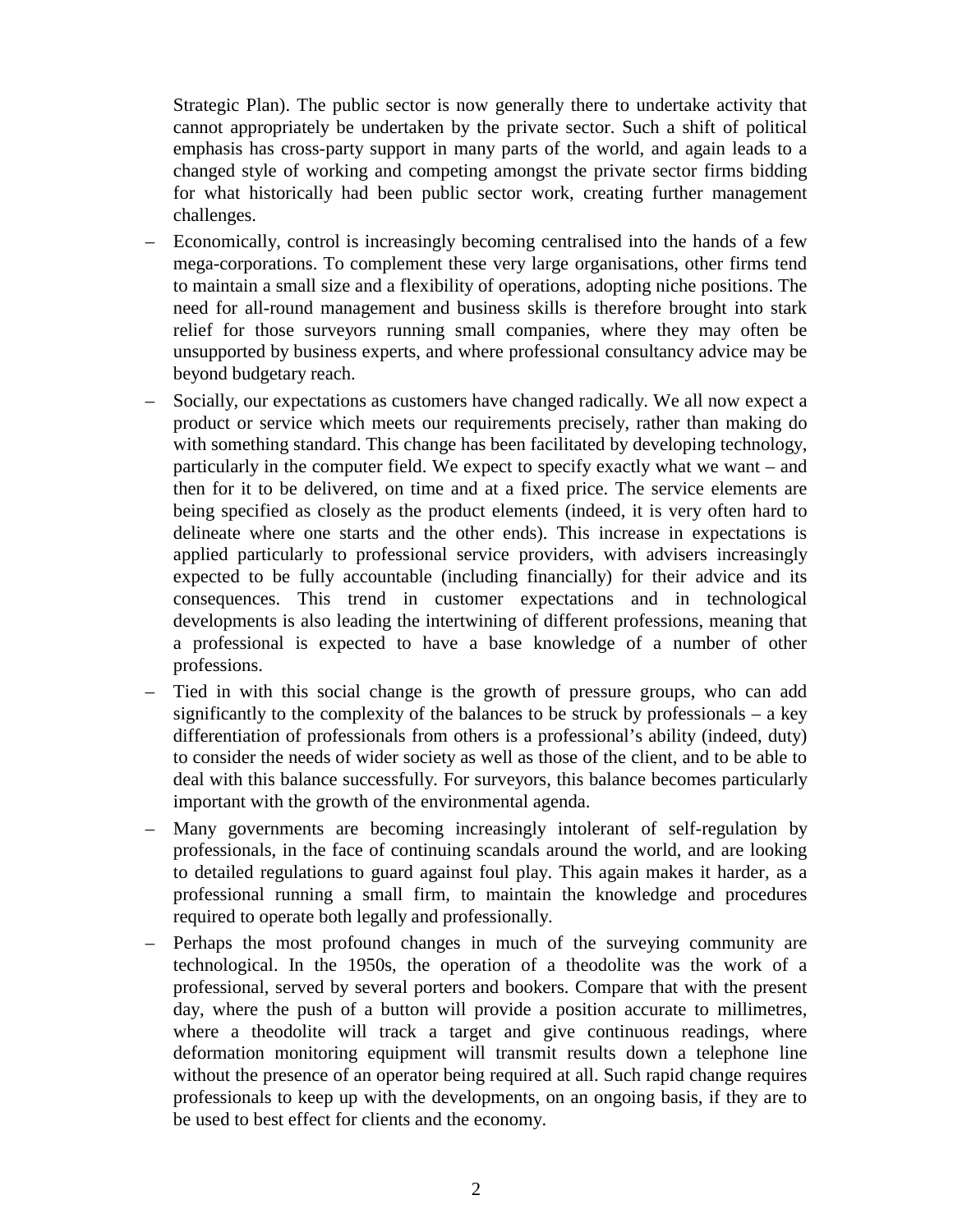We must therefore conclude that the nature of a surveyor's work, both technical and managerial, has changed fundamentally, with the pressures and expectations increasing relentlessly.

## **3. THE DUAL ROLE OF PROFESSIONAL AND BUSINESS MANAGER**

All of the above places additional pressures on those professional surveyors who are often required to balance the dual roles of being a professional expert and a businessman. Neither role can be ignored, and the abilities of an individual in both of them will continually be challenged.

At the heart of it all, I believe, is the lure of the profession to students. There is real professional interest in measuring the size of the earth, determining value, or making a land market work. As it was put to me at a conference some years ago, many of us entered the profession for 'landrovers and sunsets' – my particular experience was on a university field course on the hills around Edinburgh. This means that many of us want to stay outdoors as far into our careers as possible. Looking back to my MSc course in the late 1980s, there was an emphasis on field work, on how to use instrumentation (as well as understanding the fundamental principles on which it operated) and very little on the art of management. I guess that this was the rule rather than the exception. As we have seen above, however, the role of the surveyor has changed dramatically.

The vocation felt by many entrants to the surveying profession means that most of us will, in most cases, have a personal interest in the content of our work, and a passion to do it to the best of our ability. Business challenges, however, are also a necessary part of an increasing number of our working lives. Professionals will often have had limited training or experience in the business aspects of their work, and may well have limited interest in them – they will often be viewed as a means to an end. There is little that can be provided in an entirely classroom context that can prepare a young practising surveyor for suddenly finding him- or herself with a responsibility for running a part of a firm's operation.

The lack of emphasis on management training in our degree courses carries through into the lack of formal management development policies during our careers (despite the best intentions of CPD, it still tends to be concentrated on technical development). Our first promotions were achieved through technical prowess; we ended up in managerial positions with little consideration of whether we had an aptitude for it. We tried to stay outdoors and therefore didn't give enough emphasis to staff and business management. I generalise, of course!

Nowadays, many professional surveyors manage production tasks, visiting sites at the beginning to agree in outline the approach to be used, and when difficulties are encountered (in a similar way to a consulting engineer). The majority of their time will be spent on project management tasks, building client relationships; and marketing the profession to potential clients, guarding the role of the surveyor in the face of other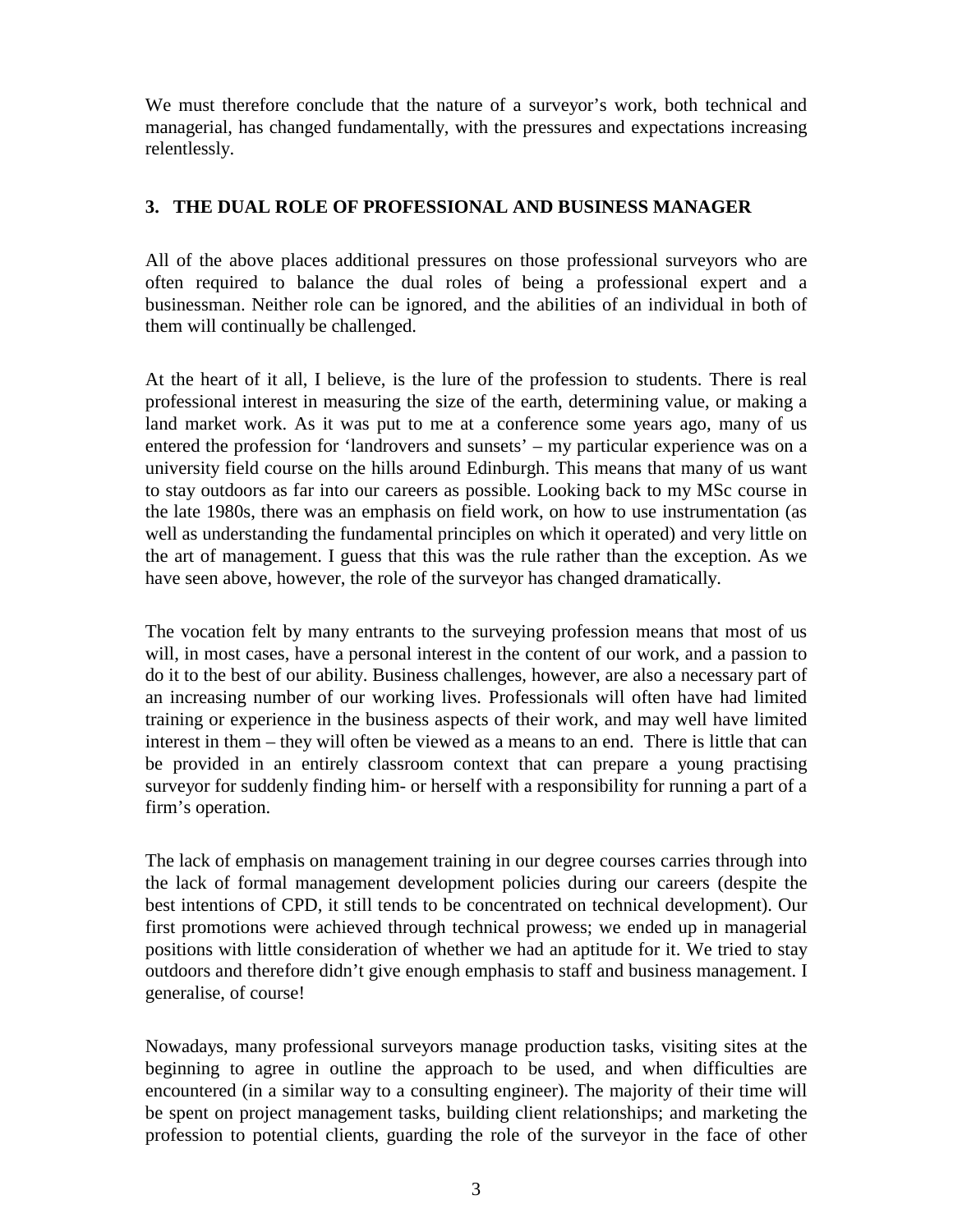professions who will claim that advances in instrumentation and computers mean that professionals are no longer required for the work. Educational establishments will have to match their courses to these requirements: NVQ-type courses for the technicians; a professional qualification which will contain a mix of survey principles and management techniques for the professional surveyors. And, with technology advancing so rapidly, a single block of training at the start of a surveyor's career will not equip him or her for life: modular training will be a necessity.

These very real dual challenges, and the appropriate responses to them, must, of course, be fitted into an organisational and personal agenda (and budget) which has severe constraints in terms of time and resources available, especially for those small firms occupying niche positions. Whatever the inclination of the professional, the challenges have to be addressed if medium-term viability (and sanity!) is to be possible. How can professionals and their professional associations support themselves in this situation?

# **4. FIG'S WORK TO DATE**

FIG has for many years recognised the challenges outlined above and their likely impact on the profession. In 1994, therefore, some ongoing work of Commission 1 (Professional Standards and Practice) was pulled together into a working group which prepared a paper entitled 'Management Matters' (Hoogsteden et al, 1998). The previous section draws on their work, and on this author's personal experience. At the same time, other elements in Commission 1 were revising/ creating what might most appropriately be described as policy guidance on various issues. Principal amongst this activity was the creation/ revision of two documents:

- The FIG Statement of Ethical Principles and Model Code of Professional Conduct (FIG, 1998-1); and
- The FIG Charter for Quality (FIG, 1998-2)

The Commission recognised that these were not the answer to the daily needs of a busy professional, but felt that it was important to create principles first (in the best surveying manner, to work from the whole to the part). In 1998, therefore, a Commission 1 working group on Business Practices was created with the remit:

- to promote the importance of business ethics, and to provide explanatory material on how ethics apply in cross-cultural business;
- to monitor and provide constructive comment and guidance on the impact of information technology, including the Internet, on business practice;
- to continue to research and promote how quality services and products can be provided, in particular the role that total quality management, quality assurance and quality awards criteria can play in the management of a business;
- to monitor and provide constructive comment on any ISO standards that may affect the management and business practice of surveying organisations, in collaboration with the FIG Task Force on Standards; and
- to review how international legislation impacts surveying businesses.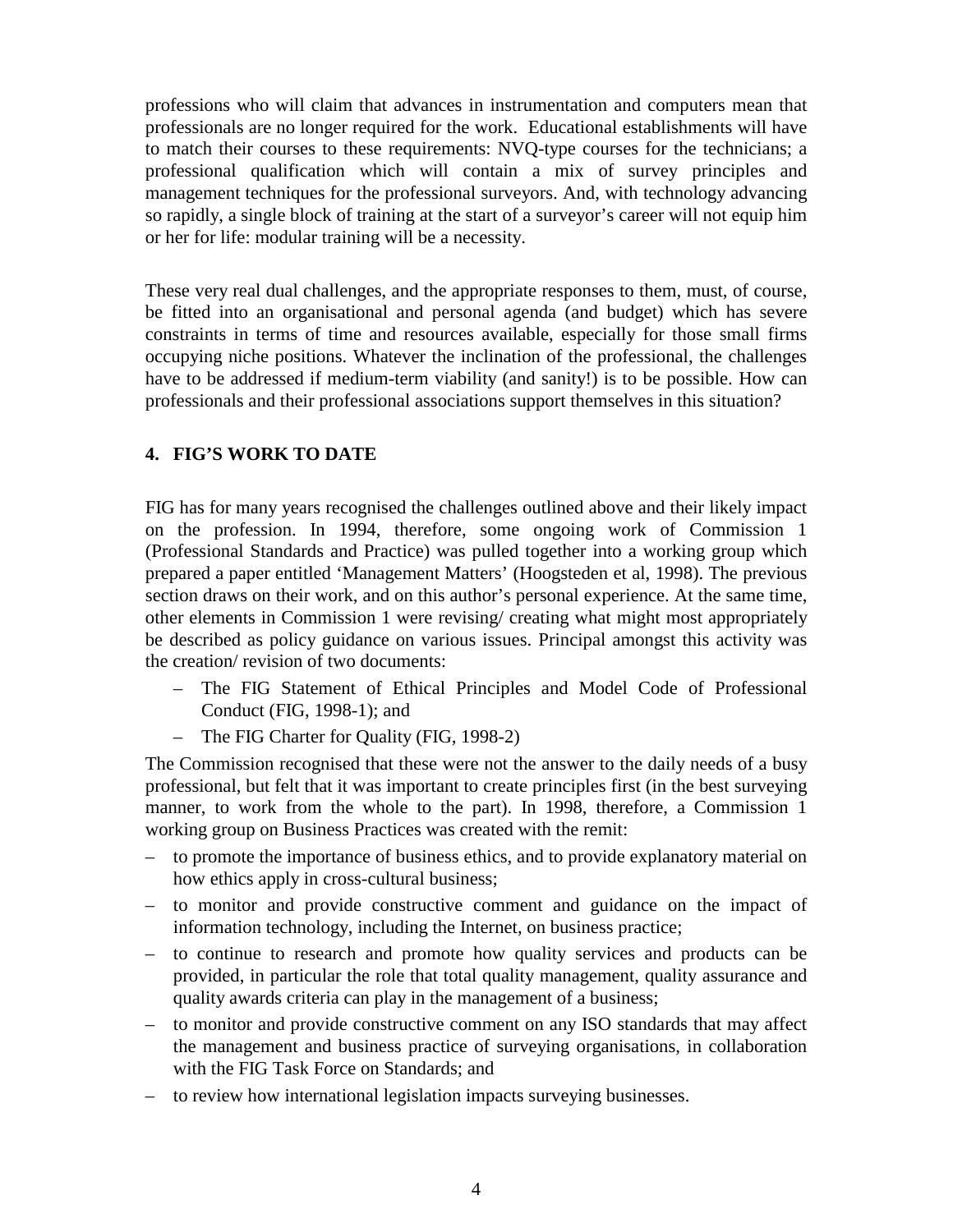This work has been ongoing since 1998, with the profile perhaps being highest in the business ethics area, where a number of dilemmas were created to stimulate the debate that is vital in this field. The theoretical and practical framework within which the dilemmas sit can be found in Greenway (2000), and the dilemmas and the responses to them are posted on the Commission 1 part of the FIG web site. The range of responses (albeit from a small number of practitioners) has been interesting, as has the apparent conflict between many of the responses and national and international codes of conduct for surveyors. This is perhaps not surprising if the applying of ethical principles is seen as a set of filters through which decisions pass. Unpublished work at the Cranfield School of Management suggested that there were five filters: religion/ ideology, family and friends, corporate culture, national culture, and personal values; and that the personal values filter would always win through in cases of conflict.

In the area of quality, the working group has considered quality awards and *de jure* quality standards, their relevance to surveying firms, and the interlinking of quality and customer service. Parker (2000) presents some initial findings in this area (and also reproduces the FIG Charter for Quality).

Other areas considered by the working group as relevant to professional surveyors (especially those in private practice) have included international legislation, technological developments (particularly in the IT area) and more general managerial matters.

### **5. FUTURE PLANS**

As previous sections of this paper have mooted, the survival (let alone flourishing) of surveying firms in the future will require investment in business issues as well as (and certainly not at the expense of) technical issues. The leaders of the firm (who may be small in number, in many firms, or a significantly-sized collective in a partnership) have to be clear what their individual and collective managerial strengths are, and who is performing what role. They also have to ensure that the business and professional principles on which the firm operates are clear. It is vital that this is done before a crisis hits – there will be no time to debate principles when everyone is handling a difficult situation. We must never forget that cynicism of professionals by the general public is high; that legislation and regulation (on health and safety and other grounds), particularly within the European Union, makes business flexibility (and profitability) increasingly difficult; that more and more data is produced by developing technology; and that the pressures on the planet increase (as so succinctly put by the Bathurst declaration – FIG 1999).

Recognising the vital role for practical, succinct support material, the working group has prepared a draft version of an FIG Guide on Business Practices. This is currently being discussed by interested professionals, with a view of publication in the next 12 months. The Guide currently consists of the following structure: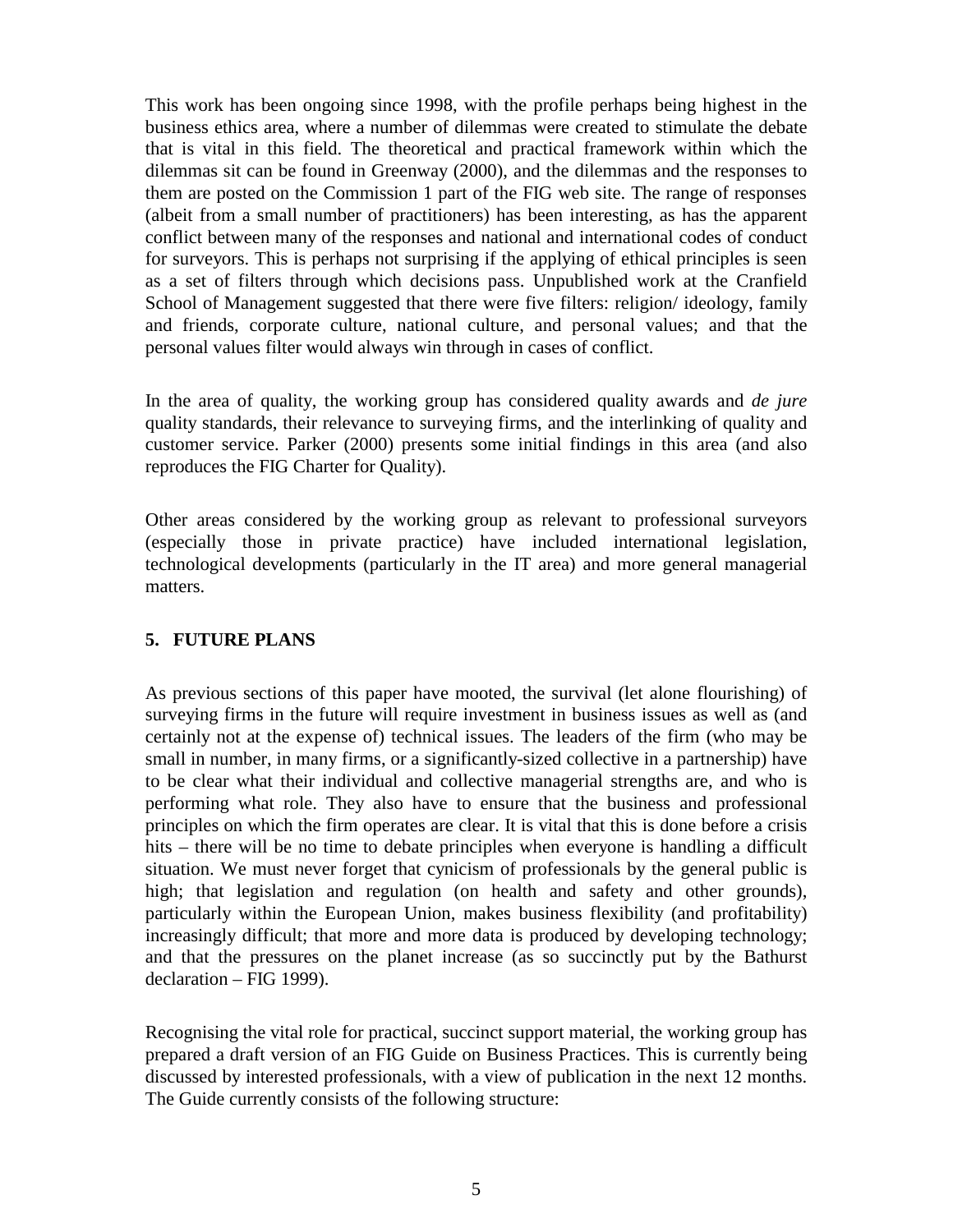- Business idea/ plan
- Quality and customer service
- $-$  IT
- Professional ethics
- Legal frameworks

The key issues, whether they are training, practice, regulation or whatever, will be collated into a checklist for the busy professional. The key audience for the Guide is seen as professionals setting up in the business for the first time, but it should also be of use for all small and medium sized survey firms. A number of appendices, summarising key texts such as the Charter for Quality, will be attached to the Guide, which will be made widely available. It is designed to be of use around the world. It does not pretend to cover the detail of business issues in every country or region; instead, it highlights particular topics that a business needs to address and suggests likely sources of information as to further advice or instruction.

The working group considers that this Guide will be of significant use; the group has not found another document that covers the same ground for the survey profession, although a number of other documents cover elements of it.

### **6. FINAL WORDS**

This paper has described how the world of the surveyor (as of all occupations) is becoming increasingly busy and complex, and the additional challenges and risks of failure (in all its guises) that this complexity creates. In what has often been seen as a vocational profession, it is vital that the professionals running survey firms are able to take on the dual role of professional and manager. Many texts and journals are available to provide targeted guidance on technical matters, but much less exists for the survey manager. FIG, as an international professional body, has recognised that it has a key role to play in filling this information gap, and has been working in a number of areas, attempting (with some difficulty) to stimulate debate and raise interest. A working group of FIG Commission 1 has now created a draft Guide on Business Practices and is seeking input to create a high quality and useful document. As many practitioners as possible are encouraged to input to the development and completion of the Guide, to make it a truly valuable resource for busy professional surveyors around the world.

## **REFERENCES**

- Allred, G.K., 1999, The Principles of Ethics, presented at the  $6<sup>th</sup>$  South East Asian Surveyors Congress, Fremantle, November 1999
- FIG, 1998-1, Publication No 17: Statement of Ethical Principles and Model Code of Professional Conduct
- FIG, 1998-2, Charter for Quality, available on the FIG web site (www.fig.net)